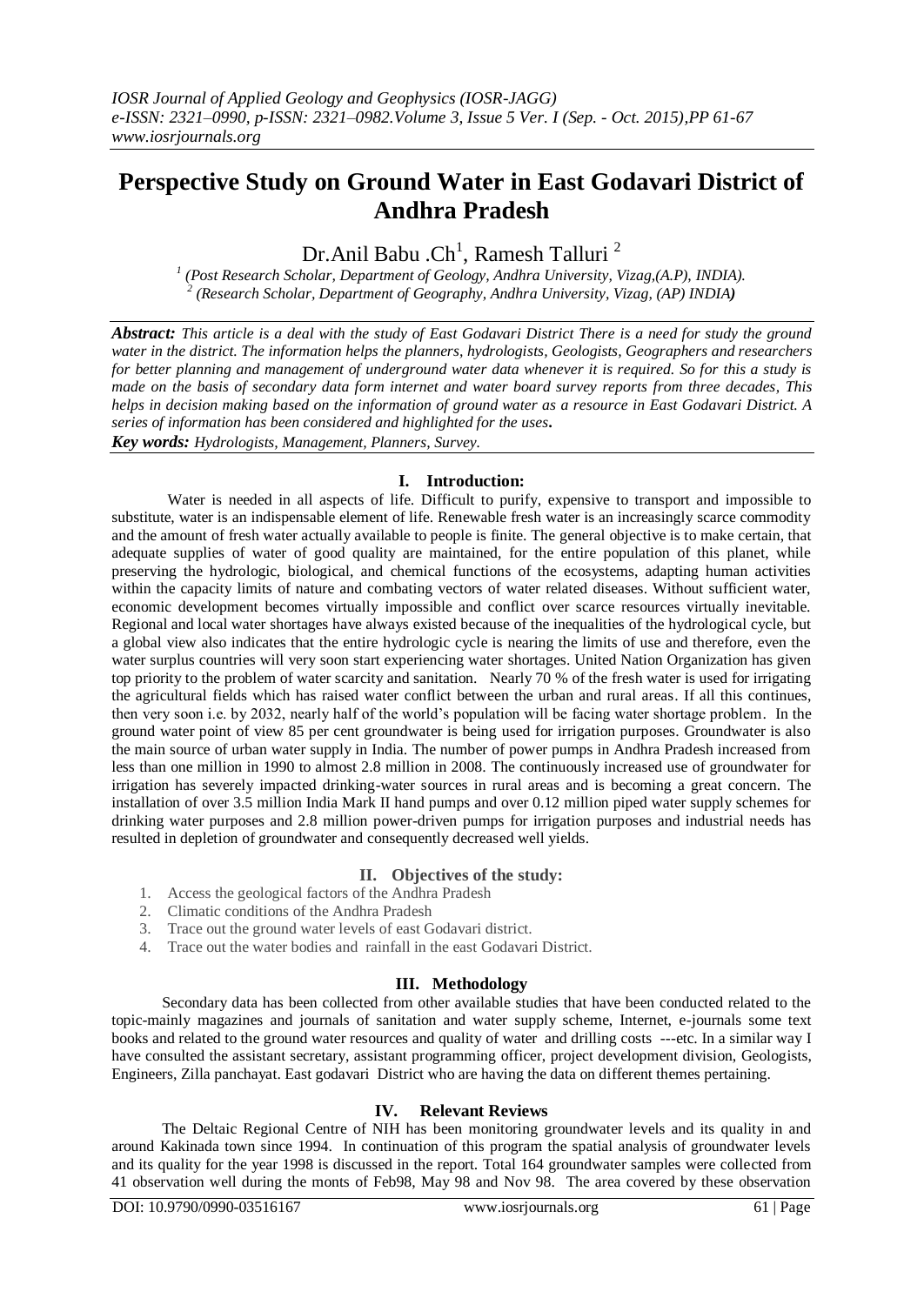wells is around 82 sq.kms. the groundwater table contours were plotted for pre monsoon(May 98) and post monsoon (Nov 98) periods and the approximate flow direction had been demarcated. Groundwater Samples have been analysed for physical and chemical parameters. The variation in each parameter is discussed in the report . further samples have been classified according to stiff, piper's and U.S salinity laboratory classifications and observed their seasonal changes . the groundwater quality parameter are also compared with WIIO (1984) and ISI (1983) drinking water standards. The groundwater quality maps of TDS, total hardness, chloride and SAR have been prepared for pre monsoon (May 98) and post monsoon (Nov 98) periods and observed the change in spatial distribution. More studies are necessary to understand the vertical variation of groundwater quality in the study area. Before taking up any water resources project such as reservoir construction, anicut regulation canal project to augment it's judicial management of water surrounding other waterbodies and its behavior in different seasons is required. Remote sensing methods admirably suits over conventional methods to collect such information because of its capability to provide broad synoptic and repetitive coverage if the area in multispectral mode, Andhra Pradesh coastal area has been selected to study the pre-and post –monsoon surface variations of the water d\bodies using 1:250,000 scale false colour composite(FCC) in this task a total of forty FCC's has been delineated for both the pre-and post-monsoon seasons. Along the coast twenty four medium to major reservoirs/anicuts. Two major reservoirs Yeluru and Kanigiri are located in East Godavari and Nellore districts and the later districts is commissioned with more number of reservoirs and tanks. The minimum area 0.25 sq.km which is measurable using the digital planimeter has been kept has the threshold to map the tanks/lakes. Kolleru a fresh water lake which serves as bird sanctuary covering an area of 853.8 sq.km and pulicat lake fully brackish waterbody measuring 508.1 sq.km are the special features among tanks and lakes. During monsoon season 904.8 sq.km coastal area get waterlogged which lies between west Godavari and Krishna districts. Due to the involvement of small scale satellite data minor reservoir's /anicut's pre and post monsoon variations could not be analysed. Usage of 1:50,000 scale topographic and remote sensing data would give better results on minor reservoirs and tanks. Groundwater is the most precious gift of nature to living beings, particularly to the mankind and is essential for life. In recent years, rapid development has created an increased demand for drinking water, which is increasingly being fulfilled by groundwater abstraction. Groundwater constitutes one of the principal sources of fresh water. Hence it assumes enormous importance in domestic as well as Industrial activities. In view of the groundwater being used for potable purpose, its quality remains one of the issues of concern. The present study was undertaken to assess major ion chemistry of ground water to understand geochemical evolution of groundwater and water quality for promoting sustainable development and effective management of groundwater resources. Sampling procedures and chemical analysis were carried out as per the standard methods. A total of 19 water samples were collected and the water chemistry of various parameters viz. pH, EC, Total Hardness (TH), Total Dissolved Solids (TDS), calcium (Ca++), sodium (Na+), potassium (K+), carbonate (CO3-), bicarbonate (HCO3-),chloride (Cl-), nitrate (NO3- ), and fluoride (F-) are carried out. A comparison of groundwater quality in relation to drinking water quality standards revealed that most of the samples are suitable for drinking purpose. Commensurate with the growth of industrial and allied activities in and around Visakhapatnam city, its area grew from 30km<sup>2</sup> in 1960 to over 80 km<sup>2</sup> to date. The city's population according to 2001 census is about 1.33 million. Water supply has always been inadequate in this city with the crisis growing along with cities progress. Today's water requirement is 360 million gallons per day. The existing Thatipudi, Gossthani, Meghadrigadda and Mudasarlova can hardly meet 50% of the need. Raiwada water scheme can add a little more, therefore the supply capacity needs to be augmented. The only viable solution is to transport water from Godhavari. A part from the municipal supply the population also depends upon the ground water reservoirs. ground water quality of southern India is strongly dependent on bedrock geology and climate but may also be impacted in parts by pollution, particularly from agricultural and industrial sources. In this study the water level and quality data collected in all the 15 obsevation wells is analysed on the water year basis from June to May for three years 1996-97, 1997-98, and 1998-99 as part of hydrogeological and geochemistry studies of the ground water flow in the suddagadda basin. The study resulted in understanding the ground water level variation in different parts of the basin and to identify places where fluctuations is very high. Also the geochemical analysis has classified the ground water into 6 groups in the study area. The data and analysis of the hydrogeology and geochemistry of the basin will be useful and will give a direction for undertaking ground water balance and modeling studies of the study area in future. Groundwater samples collected at different locations in and around Namakkal were analyzed for their physicochemical characteristics. Ten locations of groundwater samples were collected and studied for every two month for the period June-2007 to December-2007. The present investigation is focused on the determination of physicochemical parameters such as temperature, taste, turbidity, electrical conductivity, pH, hardness, total solids, total dissolved solids, total suspended solids, chlorides, sulphate, nitrate, fluorides, dissolved oxygen, sodium, potassium and E.coli bacterium. Groundwater suitability for domestic and irrigation purposes was examined by using WHO and BIS standards, which indicate the groundwater in a few areas, were not much suitable for domestic and agriculture purposes. Thus the objective of this study is to identify the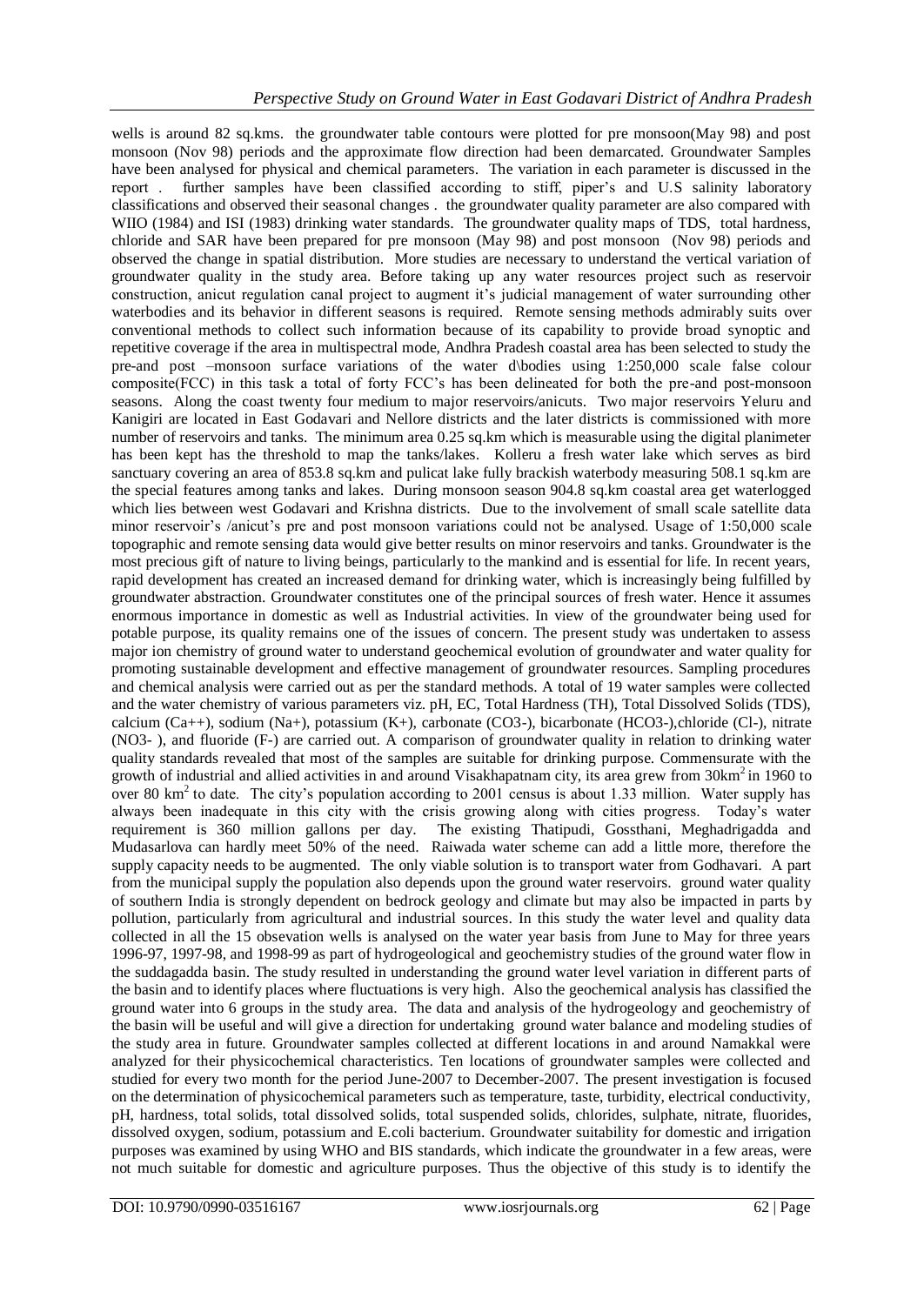quality of groundwater especially in the town and nearby town where groundwater is used for domestic and agriculture purposes is discussed. study of hydrochemical processes in the capital of Andhr.a Pradesh was carried out with an objective of identifying the geochemical processes and their relationship with ground water quality as well as to get an insight into hydrochemical evaluation of ground water. Various graphical plots and other parameters of groundwater were compared with different water standards and other conventional methods of data analysis were also used to evaluate the quality of ground water for utilitarian purposes based on the ionic constituents, water type and hydrochemical facies. A study [Mohammed Saidu, 2011] was conducted to evaluate the effect of solid waste dumps on ground waterquality. Water samples collected dry and wet seasons from hand dug wells were characterized for the parameters pH, TDS, EC, Hardness, chloride, Ca, P, DO and BOD. The study results reveal that the hand dug water around the refused dump sited are not safe for human consumption. A study [Sayyed Juned A. etal., 2011] was carried out in the Nanded city area, Marathwada, India to identify the quality of ground water where ground water used for domestic and agricultural purposes. Water samples collected during pre and post monsoon periods from different borewells were analysed for parameters Cl, Na and K. The study revealed that the quality of ground water was controlled the agricultural activities, geological formations and local environmental conditions. The tudy further revealed that ground water in few sampling sites were unsuitable for domestic and irrigation purposes. The studies [Moscow, S. et al., 2011] on the impact of agricultural activities on ground water of Cauvery belt in Papanasanam taluk, Tamilnadu, India revealed that the quality of ground water has been altered due to modern agriculture practice. Water quality assessment has been carried out for parameters pH, TDS, EC, Cl, Na, k, Ca, Mg, Fe, and Cu. The study results suggested that the overall quality of ground water of this area is safe for drinking, domestic purposes and also suitable for irrigation purposes. And Keeping in view the fact that clean water is absolutely essential for healthy living, it is proposed to take up the present research work to evaluate the quality of ground water and to assess the impact of sea water intrusion on the quality of ground water in the Kakinada coastal aquifer and to suggest accordingly the seriousness of the problem of contamination of ground waters. Studies on Characterization of twenty ground water samples Collected from various open wells around Kakinada city have been carried out The parameters considered for characterization include pH, EC, TDS, Total Hardness, Cl- , F-, No3 -, Ca+2, Mg+2, Na, K , Percent Sodium and SAR. Higher concentrations of Na, K, Ca, and Mg are due to intensive Agriculture and industrial activities while higher concentration of Calcium may be contributed to the excessive utilization of Nitrogenous fertilizers. The parametric studies also indicate the influence of sea water intrusion on the quality of ground water in various locations The results of the study further revealed the unsuitability of the water for domestic uses. The present study intended to calculate Water Quality Index (WQI) of industrial areas of well water samples in Kakinada, Andhra Pradesh, India were monitored. The quality of bore waters was assessed by comparing with existing standards for important parameters. Water Quality Index calculated from thirteen parameters of physico-chemical parameters taken together varied from 49.52 - 123.54 ppm indicating level of nutrient load and pollution in the bore waters. Results of this study indicate that all the bore well waters of the study area are Permissible limit except S3, S4 and S6 (Valasapakala, Vakalapudi, and Nagarjuna nagar). The water was not conforming to drinking standards, and hence it is suggested to take all the necessary precautions before the waters are sent into public distribution system. It is concluded that WQI can be used as a tool in comparing the water quality of different source. Quality of groundwater is controlled by many factors amongst which the interaction of river water with adjacent groundwater and mixing/non-mixing of different types of groundwater may be important. An attempt has been made to study these processes using multivariate statistical techniques such as factor and cluster analyses. The Nethravathi catchment (India) which is a tropical river basin draining the Precambrian crystalline province of peninsular India, has been selected for this study. Hydrogeochemical data for 56 groundwater samples were subjected to Q- and R- mode factor and cluster analysis. R-mode analysis reveals the inter-relations among the variables studied and the Q-mode analysis reveals the inter-relations among the samples studied. The R-mode factor analysis shows that Na and CI with HCO3 account for most of the electrical conductivity and total dissolved solids of the groundwater. The 'single dominance' nature of the majority of the factors in the R-mode analysis indicates non-mixing or partial mixing of different types of groundwater. Both Q-mode factor and Q-mode cluster analyses shows that there is an exchange between the river water and the adjacent groundwater. r 2002 Elsevier Science Ltd. All rights reserved. The small portion of available fresh water for human consumption is being contaminated by various anthropogenic sources at a very alarming rate. With this view an attempt was made to assess the quality of groundwater in rural areas of Vijayawada by examining various physico – chemical parameters such as colour, turbidity, odour, pH, electrical conductivity, total dissolved solids, alkalinity, hardness, nitrate, sulphate, chloride, fluoride, iron and magnesium, to check the suitability of water for human consumption. Except hardness all most all parameters in the collected ground water samples are within the permissible limits given by WHO, ISI ICMR. According to the Urban Development Ministry, 22 out of the 32 big cities in India are facing severe water crisis With 70% gap between demand and supply, Jamshedpur faces the worst situation. In Kanpur,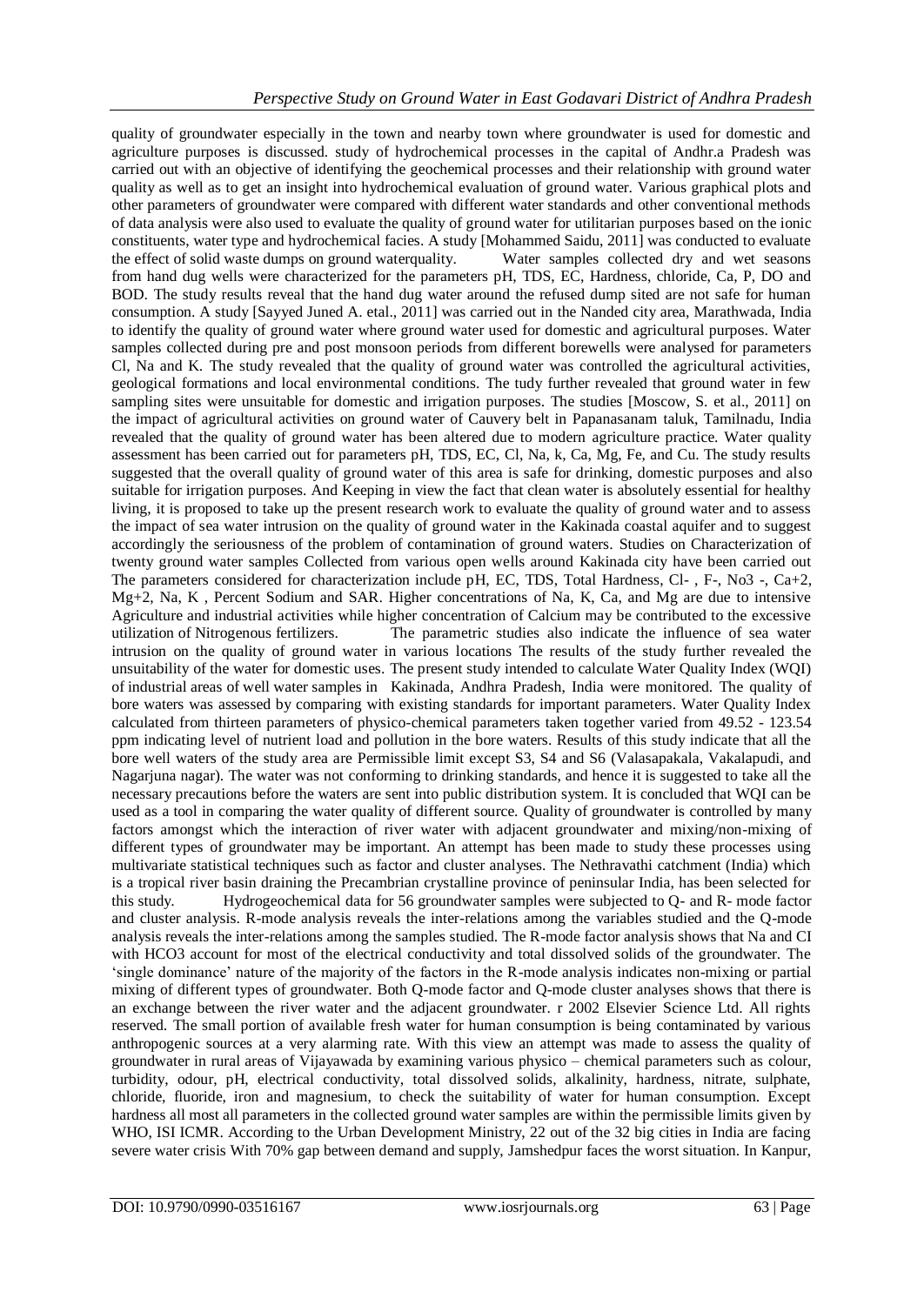Asansol, Dhanbad, Meerut, Faridabad, Visakhapatnam, Madurai and Hyderabad, the gap between demand and supply is 30%. The shortfall in Delhi and Mumbai is 24% and 17% respectively.

## **V. Description of the study as a state (Both Telugu States).**

#### **5.1. Demography of Andhra Pradesh**

 Andhra Pradesh, the third largest State of the country with a geographical area of 2.75 lakh Sq Kms. has a forest Cover of 23 %. The State shares its boundaries with Orissa, Tamil Nadu, Chattishgarh, Maharashtra and Karnataka, and on the eastern side is the Bay of Bengal. Total population of about 7.00 crores, which depends mainly on agriculture. Out of the total geographical area of 2.744 lakh sq.kms. about 53 per cent is cultivable land. The growth rate of population as per the previous census (1991) records is 21 per cent per decade on an average. Assuming the same growth rate, the total population of A.P. State by the year 2020 AD will increase to 11.39 Crores. The urban population in Andhra Pradesh has increased to 178.87 lakhs from 62.74 lakhs during the last three decades. Due to rapid industrialization and considering the previous average decadal growth the Urban population may increase to 603 lakhs by 2020 AD.

#### **5.2. Geography of (Telugu States)**

 From the groundwater point of view, rock formations in the State can be classified into three distinct categories of (a) hard rocks, (b) soft rocks and (c) alluvial formations. Groundwater in these rocks occurs under water table, semi-confined or confined conditions. Groundwater is present in secondary porosity of the host rocks limited to the weathered and fractured zones; joints and bedding planes etc., In the soft rocks and alluvium, the inter granular porosity contributes towards occurrence and movement of groundwater.



Source:http://www.aponline.gov.in/apportal/departments/departments

#### **5.3. Rainfall**

 Rainfall is the source of recharge to groundwater and during the last decade this source has become erratic and sometimes very low. The number of rainy days has also come down. Thus the recharge to groundwater bodies has come down. Apart from this people are resorting to use groundwater more often because, it is economical, easily available and consumes less time to ground a project, in view of the limited surface water resources and their uneven distribution. Thus the strain on groundwater aquifers mostly in upland areas is increasing day by day.

| Table 1                                              |          |                 |               |  |           |          |  |
|------------------------------------------------------|----------|-----------------|---------------|--|-----------|----------|--|
| Total Rainfall in Andhra Pradesh June-Aug 2000. (cm) |          |                 |               |  |           |          |  |
| <b>Estimated Rainfall</b>                            |          | Actual rainfall |               |  |           |          |  |
| 103.6                                                |          |                 | 139.3         |  |           |          |  |
| Regional wise Rainfall (cm)                          |          |                 |               |  |           |          |  |
| Telangana                                            |          | Rayalaseema     | Costal Andhra |  |           |          |  |
| Estimated                                            | Actual   | Estimated       | Actual        |  | Estimated | Actual   |  |
| Rainfall                                             | rainfall | Rainfall        | rainfall      |  | Rainfall  | rainfall |  |
| 48.7<br>19.1<br>61.7                                 |          |                 | 32.7          |  | 35.8      | 44.9     |  |
| Source: Weather Research Center, Visakhapatnam       |          |                 |               |  |           |          |  |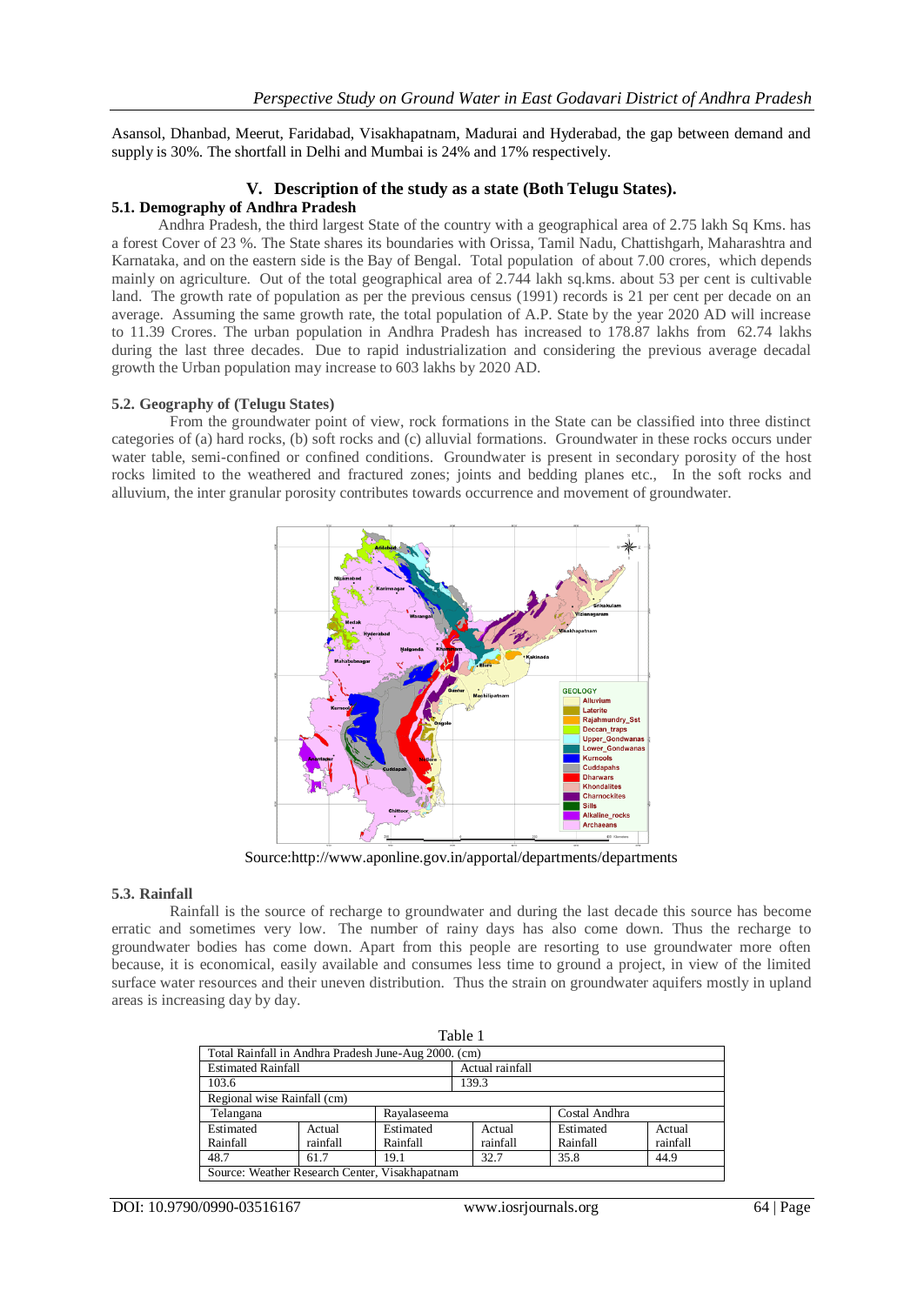Table 1 shows the to weather research center at the time of monsoon season total rainfall reported in the 2011, given to the regional wise, Telangana, Rayalaseema, and coastal Andhra and noted 44.9 out of 35.8 cm rainfall fall in the district this is megar growth.

# **5.4. Ground water Status of Andhra Pradesh**

Andhra Pradesh has 23 districts with 1108 blocks and 26,011 villages. In 2004, The Groundwater Department divided the state into 1229 micro-basins, having an average area of 220 sq. km and classified them according to stage of groundwater development. This classification was based on groundwater levels recorded from selected observation wells and secondary information available on the pumping intensities and cropping Patterns in each micro-basin. In the state 132 micro-basins were classified as overexploited (Groundwater development > 100%); 89 in critical condition (groundwater development 90–100%) and another 175 semicritical (groundwater development 70– 90%) out of the total 1229 micro-basins.

## **5.5. Drilling methods and Depth of Ground Water**

- During the last three decades:
- Well population increased from 8.0 to 25.0 lakhs.
- Average annual growth rate of well population in the state is about 50,000 wells per year.
- Area irrigated through groundwater increased from 10 to 28 lakh hectares.
- This constitutes about 50% of the total area irrigated.
- About 80% of the drinking water needs are met through groundwater.

| Average depth of water level (in meters)       |          |                |          |        |             |          |          |             |
|------------------------------------------------|----------|----------------|----------|--------|-------------|----------|----------|-------------|
| Andhra Pradesh                                 |          |                |          |        |             |          |          |             |
| Nov $11$<br>Nov $10$<br>Fluctuation            |          |                |          |        |             |          |          |             |
| 5.97                                           |          |                | 8.5      |        |             | 2.53     |          |             |
| Regional wise data                             |          |                |          |        |             |          |          |             |
| Telangana                                      |          | Coastal Andhra |          |        | ravalaseema |          |          |             |
| Nov $10$                                       | Nov $11$ | fluctuation    | Nov $10$ | Nov 11 | fluctuation | Nov $10$ | Nov $11$ | fluctuation |
| 6.64                                           | 9.33     | 2.69           | 4.15     | 6.68   | 2.53        | 8.33     | 10.75    | 2.42        |
| Source: Andhra Pradesh Ground Water Department |          |                |          |        |             |          |          |             |

# **Table 2**

Ground water is decreased due to water cycle is disturbing from global warming and deforestation above table 2 shows the average depth of water level in the regional wise in the selective state according to this table coastal average depth of water level (m) noted on November 2011. 6.68 (m) in the coastal Andhra districts.

# **VI. Geographical Scenario of Selective Area**

### **6.1. Profile of the study Area**

The district is a residuary portion of the old Godavari District after West Godavari District was separated in 1925. As the name of the district conveys, East Godavari District is closely associated with the river Godavari, occupying a major portion of the delta area. The headquarters of the district is located at Kakinada. East Godavari district is situated on north east of Andhra Pradesh in the geographical ordination of 16' 30 and 18' 20 of the northern latitude and 81' 30 and 82' 36 of the eastern longitude. East Godavari district covers a vast portion of the delta area of the Godavari River. This district is located on the north-east costal of Andhra Pradesh. The district is bounded on the north by Visakhapatnam district and the state of Orissa, on the east by Bay of Bengal on the south and on the west Godavari district and Khammam districts. It can be broadly classified into three natural zones the delta, upland and agency tracks. It has an area of 10807 Sq.Kms. The headquarters of East Godavari district is Kakinada, which is well connected by rail and road. Kakinada is a natural port with costal length of 144 Km.

# **6.2. Type of the soils**

 The main soils in the district are alluvial (clay loamy) red soils, sandy loams and sandy clay. The soils are the mostly alluvial in Godavari delta area and sandy clay at tail and portions of Godavari. There are red loamy soils in uplands and agency area of the district. The climate is comparatively equitable and although it is very warm in may with a maximum temperature of  $38.6^{\circ}$ c and with a minimum temperature of  $20.3^{\circ}$ c. The actual rainfall received is 1404.6 mm. as against the normal rainfall 1218 mm. from June , 2007 to may ,2008. The percentage of deviation over normal is 15.34 mm. more than half of the annual rainfall (959.5 mm). covered during south west monsoon period from June to September while the large portion of the rest i.e. 223.7 mm. received during the north east monsoon period i.e. October to December.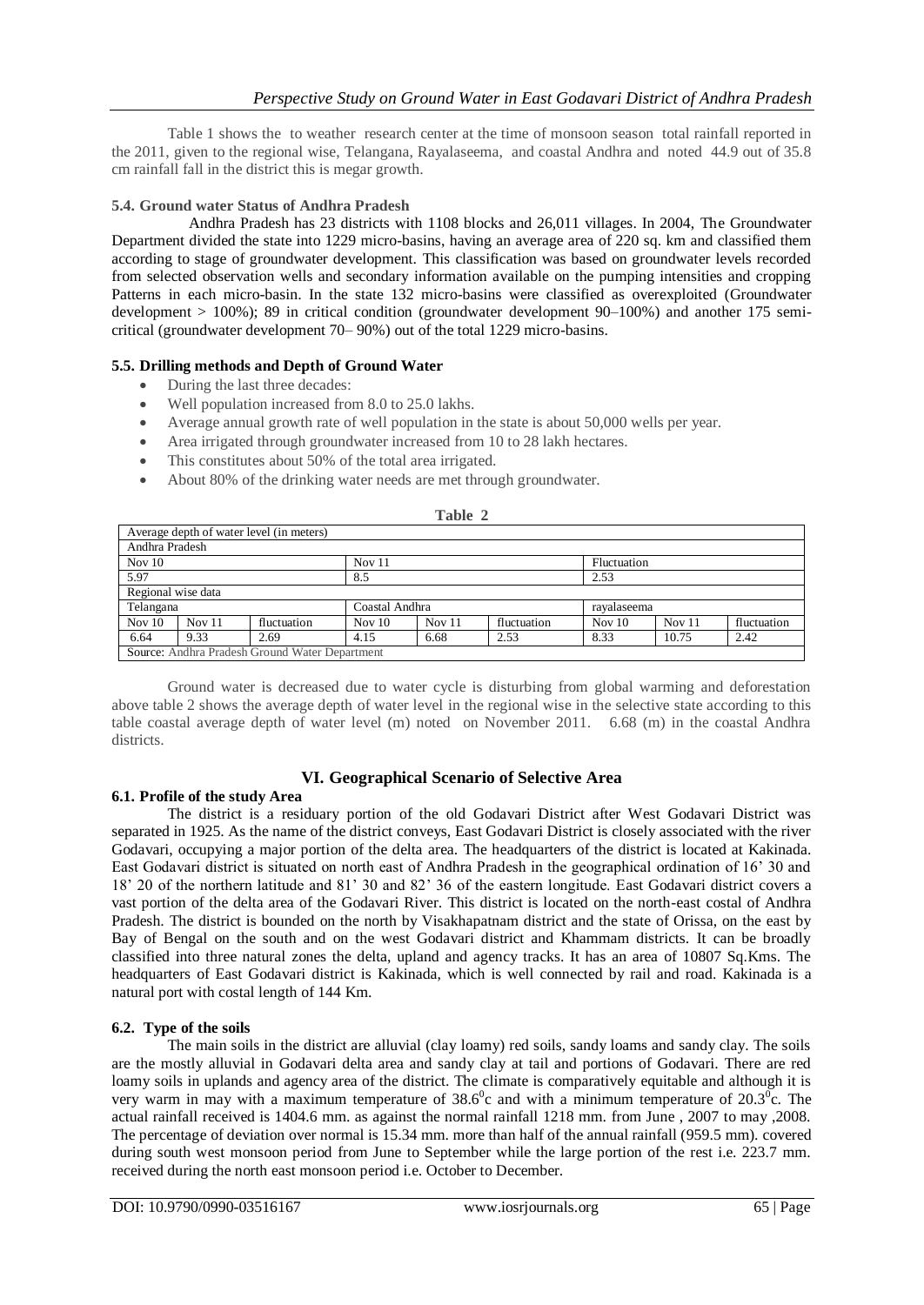The general elevation of the district varies from a few feet near the sea to 1500 to the hills of the agency. It has rich alluvial soil accounting for 15% of the total area. There is a variety of geological formation, which includes deposits of graphite and pegmatite. An extent of 323244 hectares was covered with forest by producing valuable items like timber, bamboo and Minor Forest Products (MFP) i.e. tamarind soap nuts, honey, etc. Godavari, Yelaeru and Pampa are the important rivers and streams in the district.

## **6.3 Population 2011**

 In 2011, East Godavari had population of 5,154,296 of which male and female were 2,569,688 and 2,584,608 respectively. In 2001 census, East Godavari had a population of 4,901,420 of which males were 2,459,640 and remaining 2,441,780 were females. East Godavari District population constituted 6.09 percent of total Maharashtra population. In 2001 census, this figure for East Godavari District was at 6.43 percent of Maharashtra population.

| <b>GEOGRAPHICAL INFORMATION OF THE DISTRICT</b> |                                                                     |              |  |  |  |  |
|-------------------------------------------------|---------------------------------------------------------------------|--------------|--|--|--|--|
| Si.No                                           | Description                                                         | Value(sq.km) |  |  |  |  |
| 1                                               | <b>Total Geographical Area</b>                                      | 210,818      |  |  |  |  |
| $\mathfrak{2}$                                  | <b>Physical area</b>                                                | 26,73,283    |  |  |  |  |
| 3                                               | Forests                                                             | 7,78,413     |  |  |  |  |
| $\overline{4}$                                  | Dry & un-cultivable lands                                           | 2,04,395.    |  |  |  |  |
| 5                                               | Lands other than agriculture                                        | 3,05,250     |  |  |  |  |
| 6                                               | Cultivable dry lands                                                | 40,748       |  |  |  |  |
| 7                                               | Permanent green lands                                               | 61,336       |  |  |  |  |
| 8                                               | Un-cultivable lands like plants, bushes                             | 20,046       |  |  |  |  |
| 9                                               | Other badaya lands                                                  | 57,908       |  |  |  |  |
| 10                                              | Present badava lands                                                | 1,81,281     |  |  |  |  |
| 11                                              | Net cultivable area                                                 | 10,03,911    |  |  |  |  |
|                                                 | Source: http://www.aponline.gov.in/apportal/departments/departments |              |  |  |  |  |

#### Table 3

### Table 4

| Rivers                          | <b>Water bodies of East Godavari District</b><br>Godavari | Yeleru | Burada          | Seethapa | Pampa  | Sudda | Thandava | Pamuleru       |
|---------------------------------|-----------------------------------------------------------|--------|-----------------|----------|--------|-------|----------|----------------|
|                                 |                                                           |        | calva           | lli vagu |        | gedda |          |                |
| Available<br>in<br>water<br>TMC | 127.80                                                    | 29.28  | 9.04            | 4.65     | 3.42   | 2.10  | 3.91     | 5.50           |
| Water<br>consumed<br>in TMC     | 127.80                                                    | 19.01  | 00 <sup>2</sup> | $00\,$   | 1.50   | 0.60  | 3.00     | 0 <sup>0</sup> |
| in<br>Ayacut<br>acres           | 5,06,415                                                  | 57.415 | 00 <sup>1</sup> | $00\,$   | 12.005 | 9.900 | 18.776   | 0 <sup>0</sup> |

Source:http://www.aponline.gov.in/apportal/departments/departments

|  | Table 5 Status of ground water levels in the east Godavari district. |  |  |  |
|--|----------------------------------------------------------------------|--|--|--|
|--|----------------------------------------------------------------------|--|--|--|

| Year | Month | Agency $(M)$ | Metta(M) | Delta(M) |
|------|-------|--------------|----------|----------|
| 2010 | Feb   | 772<br>د ، ، | 16.19    | 3.70     |
| 2011 | Feb   | 5.57         | 1.62     | 2.65     |
| 2013 | Feb   | 7.40         | 14.91    | 3.49     |
|      |       |              |          |          |

Table 5 shows Status of ground water levels in the east Godavari district: the East godavari district most utilized ground water mandals (Gandepalli and Rangampeta ). Noted in 2013 Feb major percentage Metta area occupies 14.91 (m) and least of Delta area 3.49(m).

# **VII. Conclusions**

- 1. Ground Water table level is shrinking in all the continents of the world. Agricultural lands are becoming saline
- 2. The concentration of chemicalsin the groundwater is increasing making it unfit for consumption; wells may be expected to dry up ultimately leading to environmental degradation.

3. Agriculture is the single largest user of water with 70 % followed by industry and energy withdrawing 23 % of water, while household use is just 8 %.